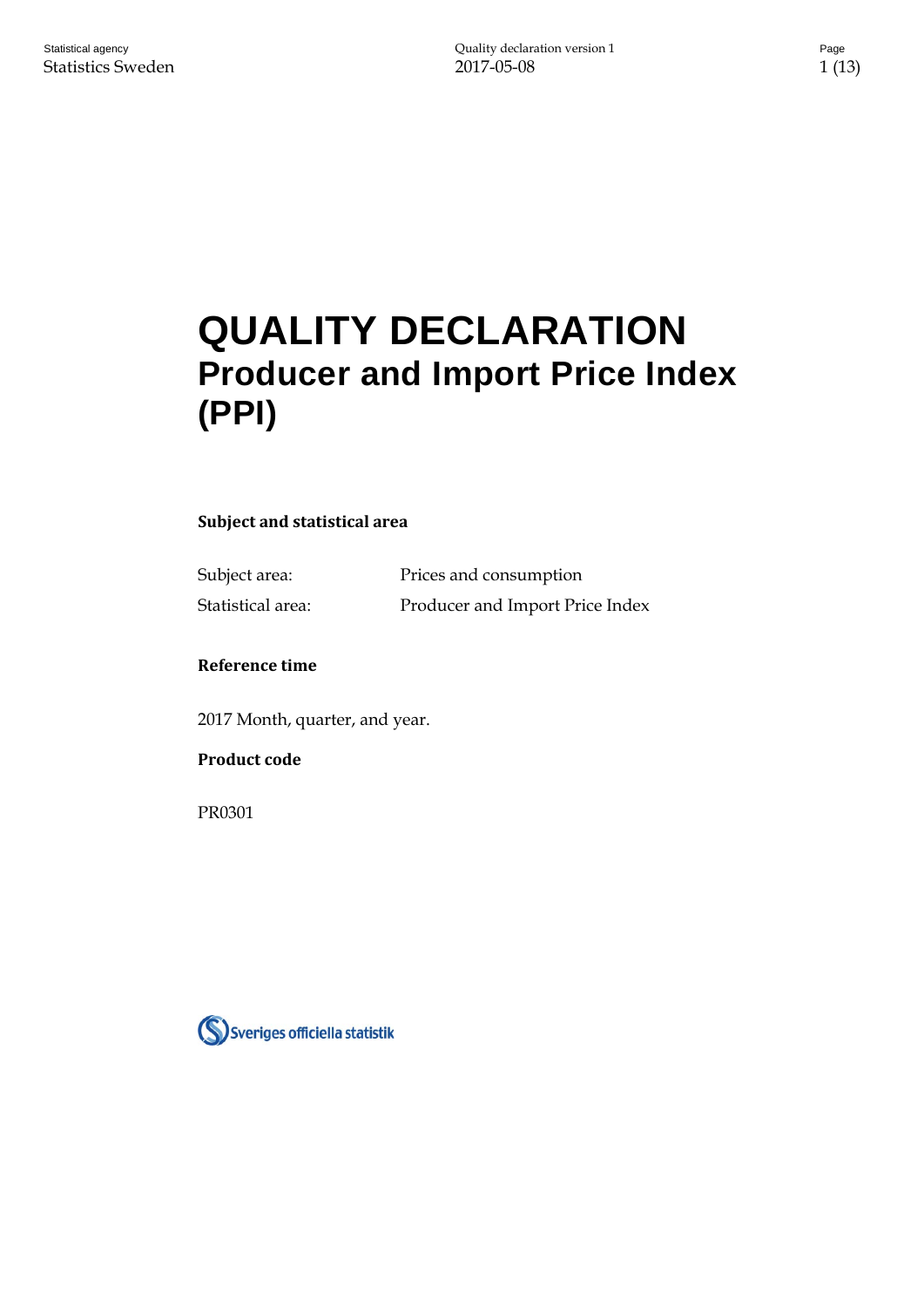#### **Statistics Sweden**

| $\mathbf{1}$   |               |  |
|----------------|---------------|--|
|                | 1.1           |  |
|                | 1.1.1         |  |
|                | 1.1.2         |  |
|                | 1.2           |  |
|                | 1.2.1         |  |
|                | 1.2.2         |  |
|                | 1.2.3         |  |
|                | 1.2.4         |  |
|                | 1.2.5         |  |
| $\overline{2}$ |               |  |
|                | 2.1           |  |
|                | $2.2^{\circ}$ |  |
|                | 2.2.1         |  |
|                | 2.2.2         |  |
|                | 2.2.3         |  |
|                | 2.2.4         |  |
|                | 2.2.5         |  |
|                | 2.2.6         |  |
|                | 2.3           |  |
| 3              |               |  |
|                | 3.1           |  |
|                | 3.2           |  |
|                | 3.3           |  |
| $\overline{4}$ |               |  |
|                | 4.1           |  |
|                | 4.2           |  |
|                | 4.3           |  |
|                | 4.4           |  |
| 5              |               |  |
|                | 5.1           |  |
|                | 5.2           |  |
|                | 5.3           |  |
|                | 5.4           |  |
|                |               |  |
| A              |               |  |
| B              |               |  |
| C              |               |  |
| D              |               |  |
| Е              |               |  |
| F              |               |  |
| G              |               |  |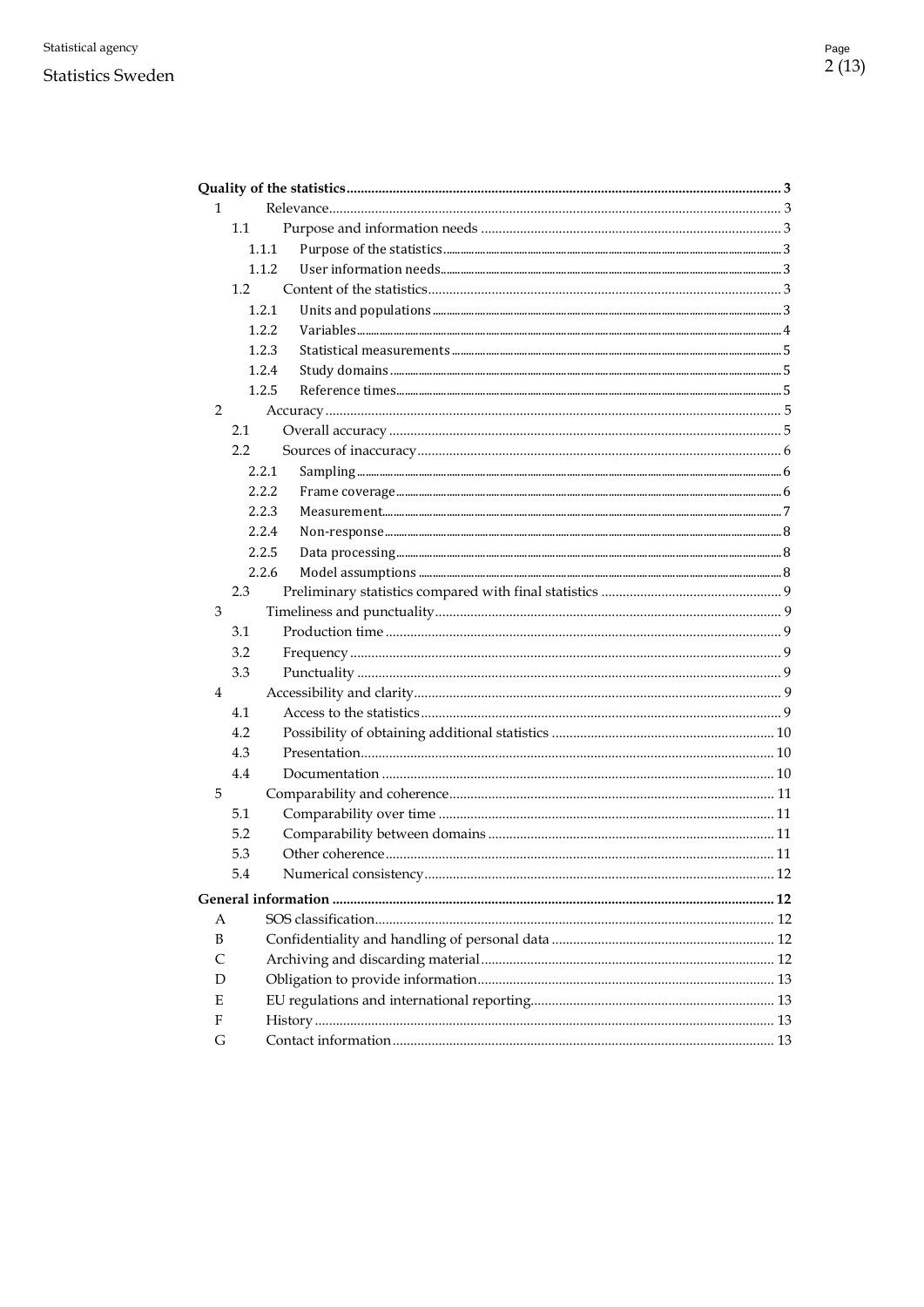# <span id="page-2-0"></span>**Quality of the statistics**

#### <span id="page-2-1"></span>**1 Relevance**

#### <span id="page-2-2"></span>**1.1 Purpose and information needs**

<span id="page-2-3"></span>1.1.1 Purpose of the statistics

The purpose of producer and Import Price Indices (PPI) is to present the average price trend in the producer and import stages, in total and for different product groups. Prices are measured in the first phase of distribution when the goods are delivered from Swedish producers when goods enter into Sweden.

#### <span id="page-2-4"></span>1.1.2 User information needs

The statistics are primarily used by

- a) Statistics Sweden for the conversion of nominal amounts to amounts in fixed prices in the foreign trade in goods and other economic statistics, as well as national accounts.
- b) Riksbank, National Institute of Economic Research and others for economic analysis, including as a basis for economic policy decisions.
- c) Enterprises, municipalities and county councils for price regulation in long-term agreements.

#### <span id="page-2-5"></span>**1.2 Content of the statistics**

#### <span id="page-2-6"></span>1.2.1 Units and populations

The population of interest consists of all transactions in the total population carried out by Swedish producers, as well as the total import/entry<sub>[1](#page-2-7)</sub> regarding the Swedish market.

It would not be practically possible to observe and measure the transactions described above, except in special cases. For this reason, the target population is defined as all the transactions referring to sales at the production level and purchases at the import level, of products related to product groups in departments under SPIN 2007[2](#page-2-8), see table 1. SPIN 2007 refers to a classification of products based on activities under the Swedish Standard of Industry Classification, SNI 2007, and uses the same names for products as SNI 2007 for the corresponding activities.

Import/entry by household is in fact included under the population of interest, but is excluded from the target population. The same applies to import/entry of products for further export, that is, products that are not consumed or processed in Sweden. These are excluded from import/entry and from export/exit.

<span id="page-2-8"></span><span id="page-2-7"></span>A population which is a combination of producer/importer and product is used to describe the target population. In this way, the combination of enterprise and product leads us to the specific product offering for which the price is to be measured.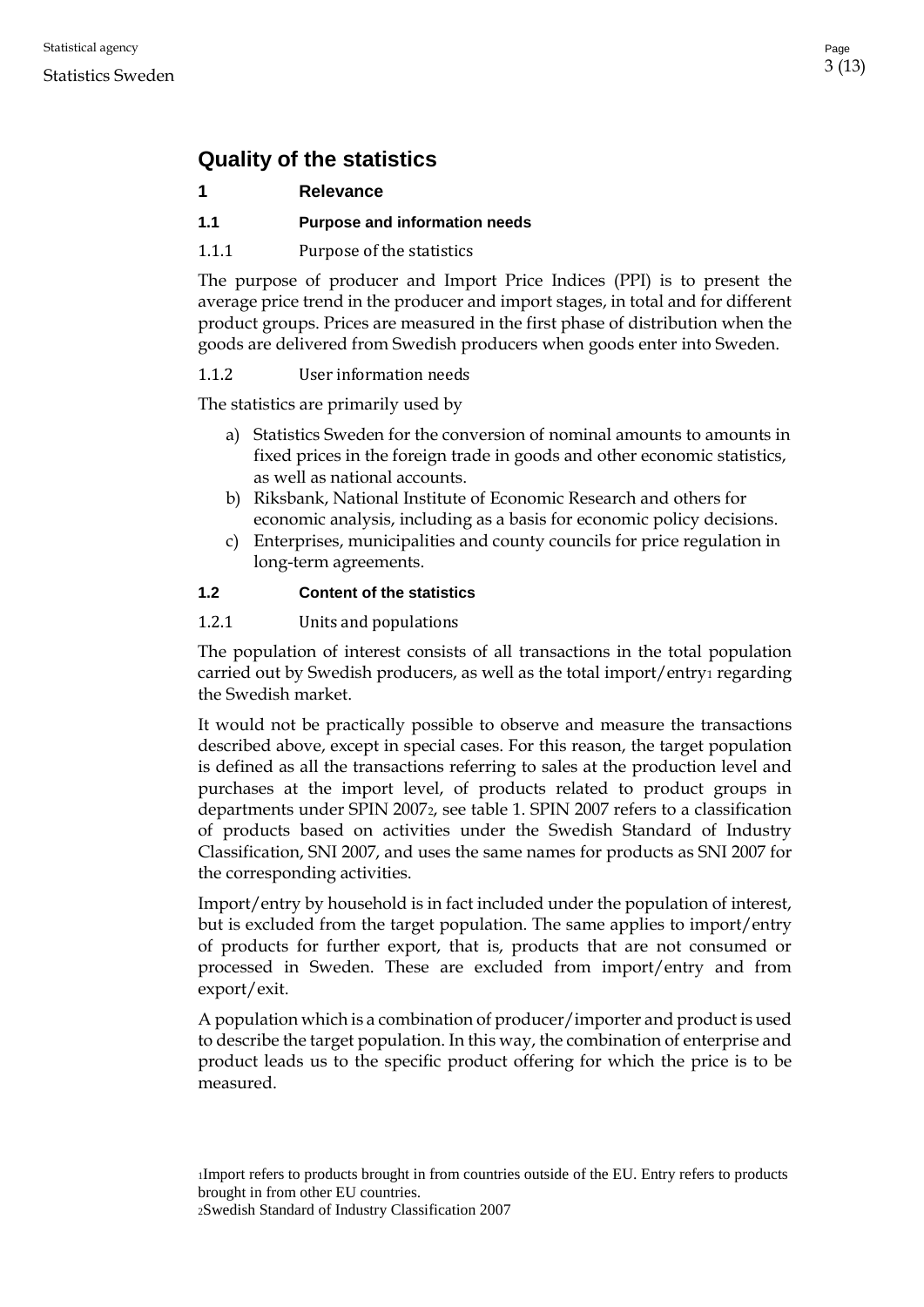The population of enterprises changes over the year, as enterprises are dissolved, start up or change. Products can also be discontinued and emerge from one month to another, on the whole market or with a specific company. While some products are considered to be entirely new, others are treated as substitutes for one another, although they are not exactly alike.

A product offering refers to an observable specimen of a good or service offered for sale at a given price from a specific company. The price should refer to the average price during the month that the price measurement is made.

#### Table 1:

| Department Description |                                                                        |
|------------------------|------------------------------------------------------------------------|
| $\mathbf{A}$           | Agriculture, forestry and fishing                                      |
| B                      | Mining and quarrying                                                   |
| $\mathcal{C}$          | Manufacturing                                                          |
| D                      | Electricity, gas, steam and air conditioning supply                    |
| E                      | Water supply, sewerage, waste management and<br>remediation activities |
| G                      | Wholesale and retail trade                                             |
| H                      | Transport and storage services                                         |
| I                      | Hotel and restaurant services                                          |
| J                      | Information and communication services                                 |
| K                      | Financial and insurance services                                       |
| L                      | Property services                                                      |
| M                      | Legal, accounting, scientific and engineering services                 |
| N                      | Rental and leasing, real estate and travel services                    |
| $\mathbb{R}$           | Services related to culture, entertainment and recreation              |
| S                      | Other services                                                         |

#### <span id="page-3-0"></span>1.2.2 Variables

The observation variable is the price entry, that is, the price of the transaction that the buyer actually pays, after deducting any discounts.

With regard to Swedish-made products, the *ex works* price is primarily referred to for sales on the domestic market, and *free on board* (f.o.b.) for export sales. With regard to import prices, *cost, insurance, freight* (c.i.f.) are referred to primarily. VAT and other taxes on goods are not included.

The price development shall not include changes to the price that result from a change in quality. In principle, only genuine price changes, expressed in the pricing of comparable transactions, are to affect the development.

The price is to be reported primarily in the trade currency, although recalculation to Swedish kronor is accepted.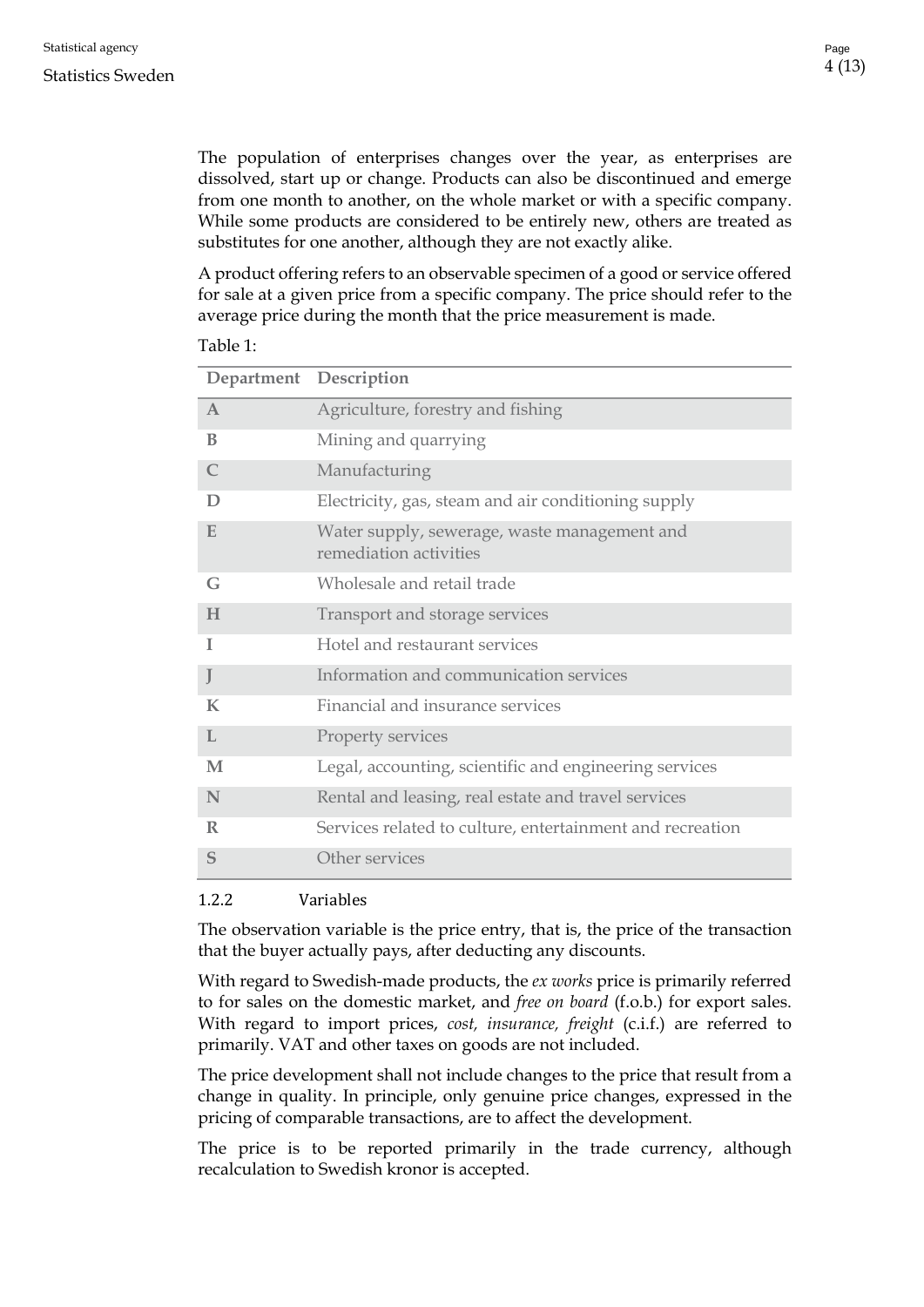## <span id="page-4-0"></span>1.2.3 Statistical measurements

The PPI can be explained as a chain index with yearly links of the Laspeyres type. The index is published using the base year 2005 = 100.

<span id="page-4-1"></span>1.2.4 Study domains

Price index figures are calculated for six different series:

- The Domestic Market Price Index, which is a producer price index for the Swedish market and therefore shows the price development on Swedish-made products sold in Sweden;
- The Export Price Index, which is a producer price index for the export market, and therefore shows the price development on Swedish-made products that are taken out of Sweden;
- The Import Price Index, which shows the price development on products brought into Sweden;
- The Producer Price Index, which shows the total price development on Swedish-made products, and which is obtained through a weighted total of the Domestic Market Price Index and the Export Price Index; and
- The Price Index for domestic supply, that shows price development on products sold in Sweden, and which is obtained through a weighted total of the Domestic Market Price Index and the Import Price Index.
- The Producer Price Index for services, which shows the price development for services furnished by Swedish enterprises.

Index figures are reported for each one of the series, distributed by product group according to SPIN 2007 (see table 1). The five top series refer to the department A-E. The Producer Price Index for services refers to the department G-S. The level of detail in the reporting differs between various product areas, depending on their economic significance, the number of enterprises submitting data, and the degree of concentration, which is relevant for confidentiality assessment. The most detailed reporting is found in the Statistical Database, where index figures for some product areas are even reported at the five-digit level (detail groups).

## <span id="page-4-2"></span>1.2.5 Reference times

Index figures are primarily calculated monthly for departments A-E, and quarterly for departments G-S, and show the price point for the period in relation to the average price point in 2005. The index figures mainly reflect the development of an average price for the period. The annual average index refers to unweighted arithmetic averages of the periods' index.

# <span id="page-4-3"></span>**2 Accuracy**

# <span id="page-4-4"></span>**2.1 Overall accuracy**

The PPI is calculated by aggregating prices of goods and services to indices at different category levels during the year. Then, the years are linked together in time series over several years.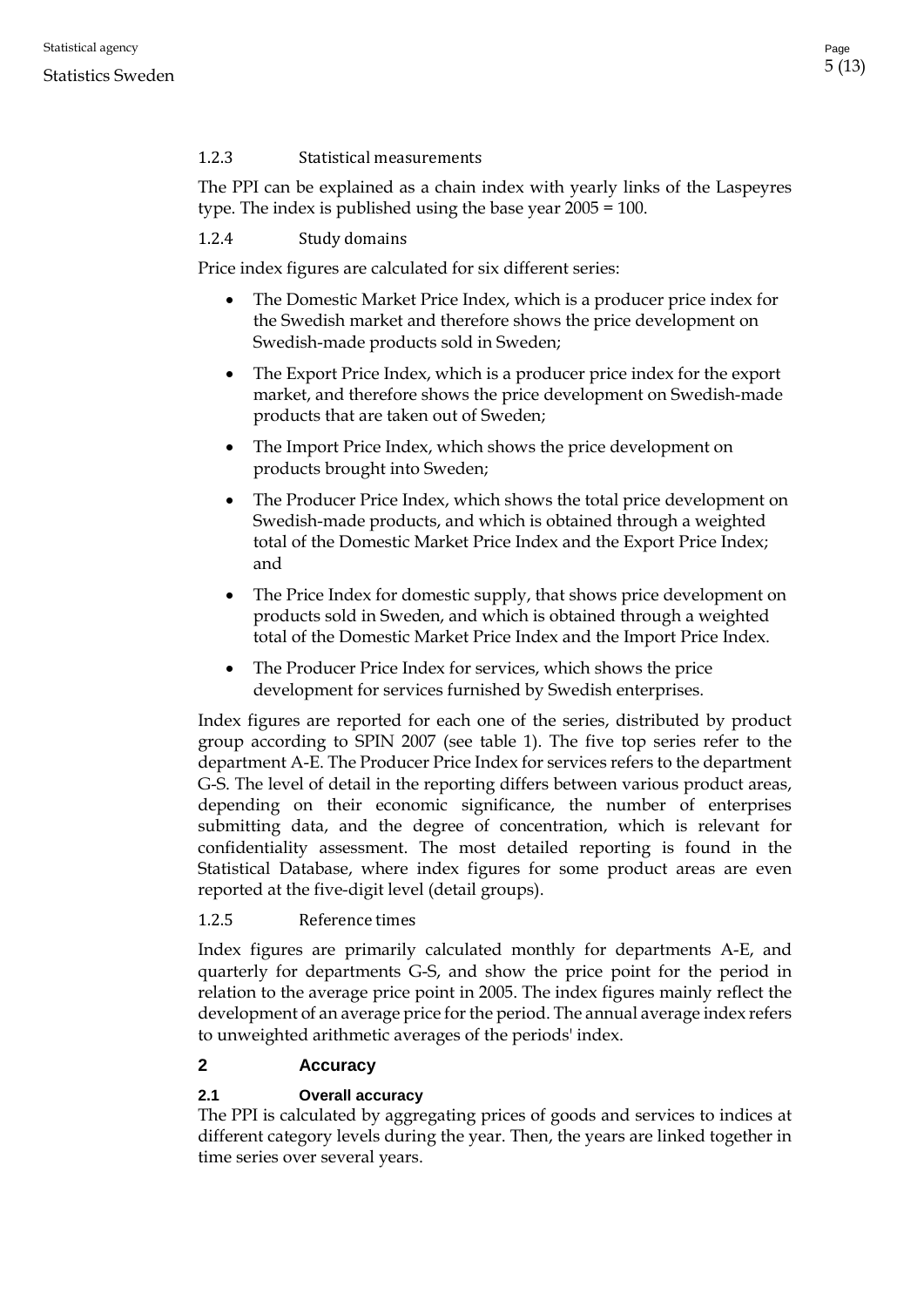The calculations are based on price observations on separate product offerings in each individual month. Price development is calculated first by comparing the current month's prices with the prices in the base period, which is the last period in the previous year. At a detailed level, the Producer Price Index is calculated for services with a weighted geometric instrument. Other reporting groups are calculated with weighted arithmetic instruments.

The total accuracy of the survey at an aggregate level is assessed to be good, resulting from low non-response, accurate sampling frames and frequent use of internationally recommended methods. However, inaccuracy increases at the lower product group levels. A detailed description of the sources of inaccuracy is available in Chapter 2.2.

#### <span id="page-5-0"></span>**2.2 Sources of inaccuracy**

The source of error "measurement" is probably the largest contribution to the overall inaccuracy.

<span id="page-5-1"></span>2.2.1 Sampling

A sample of the combination enterprises (identified by corporate identity number) and products are taken from the PPI every year. A sample unit can have two different types of status, taken with accuracy or taken with probability. Units with large volumes of transaction values are taken with accuracy and then removed from the frame. Then, a probability sample is taken, a "PPS sample" among the remaining units, allowing sample inaccuracy to be calculated.

A sample survey with sample inaccuracy is inevitable, since the whole population is not being surveyed. For statistical surveys, we must accept sampling errors, but we can assess them and taken them into account in our estimates of parameters in the population.

The sample is responsible for moderate inaccuracy in the estimates.

#### <span id="page-5-2"></span>2.2.2 Frame coverage

Coverage error in a survey can consist of undercoverage and/or overcoverage. Undercoverage means that some units in the population for survey are missing in the sampling frame. Overcoverage occurs if units that do not belong to the survey population are included in the sampling frame and contained in the presentation of the results.

The basis of the frame for PPI and TPI originate in other Statistics Sweden surveys; Production of commodities and industrial services (IVP), Structural Business Statistics (FEK), and Foreign trade - exports and imports of goods (UHV). The level of non-response in these surveys is very low, and the existing non-response is estimated using tools such as model calculations. The price index that is produced should reflect the population, which is the frame, so that the frame error is assessed to only have a small effect on the price index. In addition, there is nothing systematic in the frame error that would make it larger or smaller at any specific level.

UHV has some overcoverage as a result of products imported to Sweden and then exported with no further processing. Not only does this lead to overcoverage in the frames for the Import Price Index and the Export Price Index, it also leads to undercoverage in the Domestic Market Price Index, since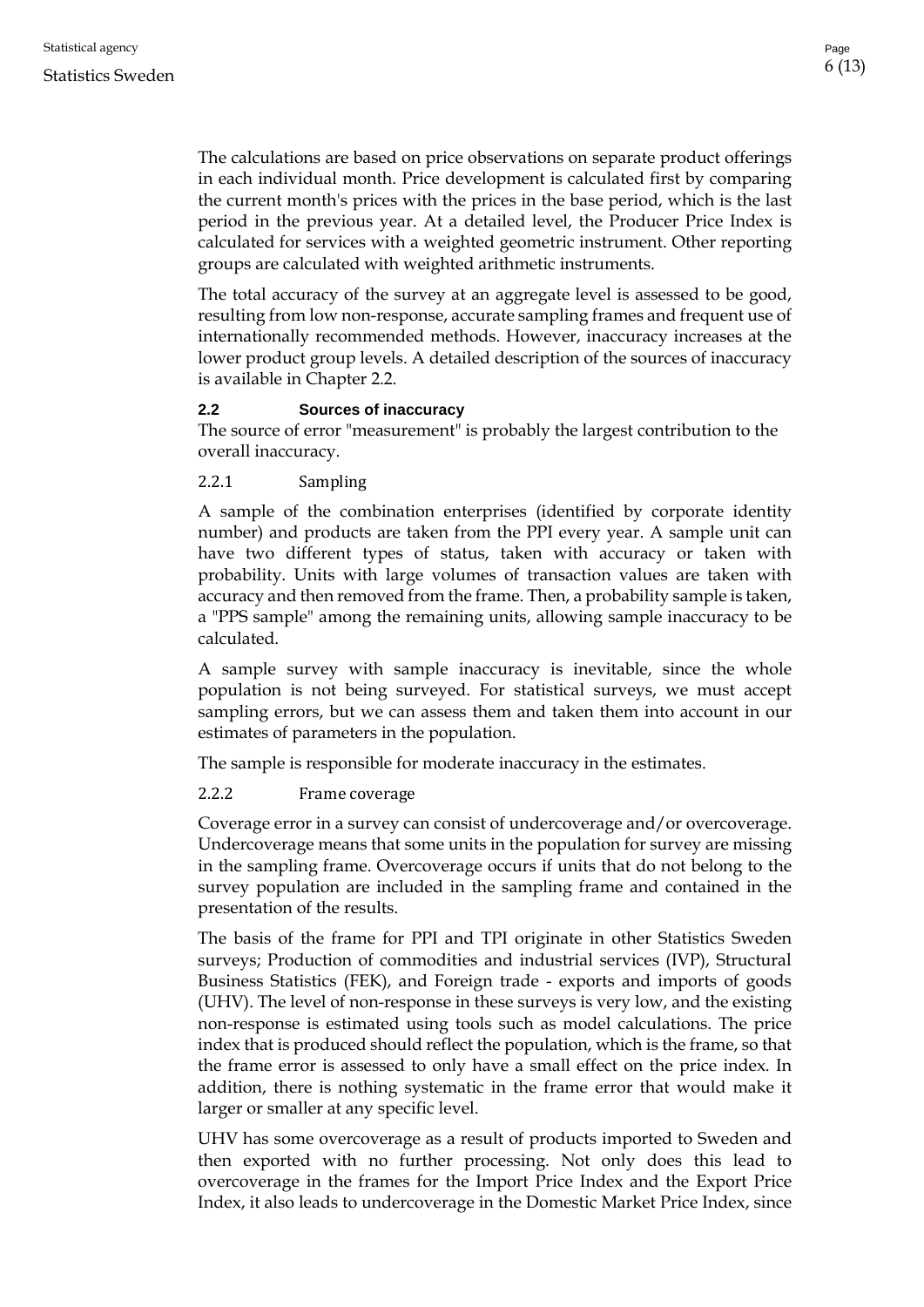#### Statistics Sweden

there is a risk that too much of the production is counted as export. These types of transactions are cleared out as far as possible before weight calculations are begun.

PPI sample selection uses frames that are two years old, out of necessity. In the sampling process, about 20 percent of the units are eliminated, which can be an indication of overcoverage in the frames.

To alleviate burden on small enterprises, a cut-off is applied that means that enterprises with a turnover below SEK 10 million in the sampling stratum cannot be selected.

The source of error "frame coverage" as a whole probably contributed a little to inaccuracy.

#### <span id="page-6-0"></span>2.2.3 Measurement

Measurement is done once per reference period and product offering, and is expected to refer to the measurement period's average transaction price.

For measurement, a web-based solution called SIV, which is standard at Statistics Sweden, is primarily used. The vast majority of data providers submit the prices via this solution. A small number of data providers submit the prices via email or on a paper questionnaire. See Chapter 2.3 in SCBDOK for more information on measurement instruments.

A measurement error occurs when submitted information does not agree with the "true" value according to the definition of the variable. There are many reasons for this, for example that the question does not match the respondent's accounting, the question is ambiguously worded, the person has an insufficient memory, the respondent could be careless, the measurement methods could be marred by deficiencies, and more. Measurement errors naturally contribute to the inaccuracy of statistics, and can do this in a systematic way (resulting in distortion), as well as in a temporary way (does not lead to distortion but increases inaccuracy).

The use of listed prices is one example of a measurement error. Primarily, the real average transaction price is to be reported, but in some cases listed prices are reported anyway, which risks giving an erroneous picture of the price development. The difference between listed prices and transaction prices includes any discounts given to customers. A higher discount is to be regarded as a lower price. Another source of error can consist of transfer prices/internal prices that do not reflect a market price.

Another measurement error arises when selected specifications are not able to specify the product to a sufficient extent, so that not only the genuine price change is show in the index change. This might be expressed in an erroneously volatile price development, but also in a long-term systematic error due to a shift in quality.

In many product categories, it is difficult to find representative products to monitor over time, and time-based methods are used instead. For example, the hourly rate of a legal consultant is often measured, rather than the handling of an actual case. A problem with measuring hourly rates is that they involve a bias in the price index on productivity development. If the legal consultant in the example above becomes more efficient and can cover more cases in one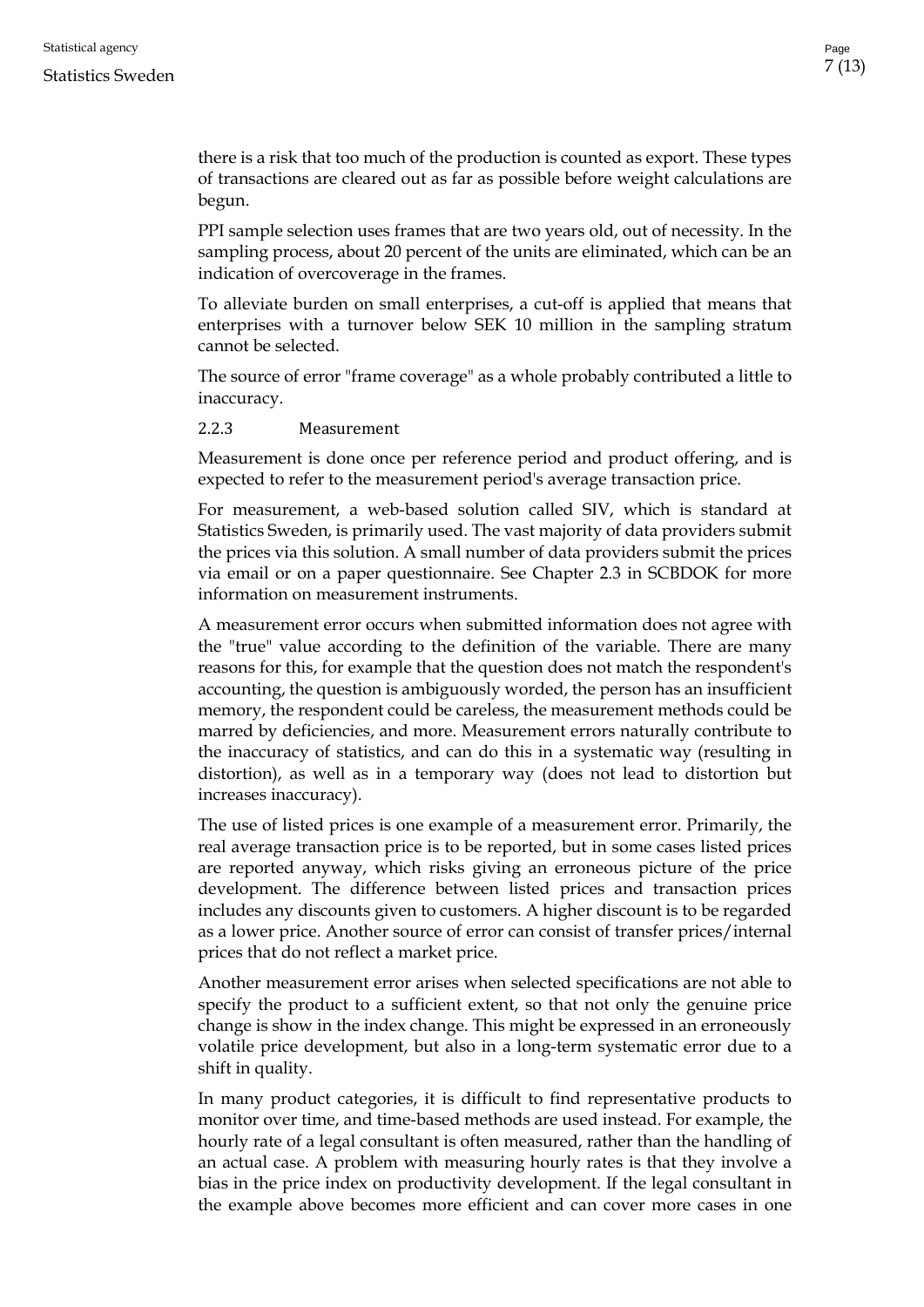hour, this does not show, since only the hourly rate is noted. Time-based measurement methods are mainly used in SPIN 69, 70, and 71.

The assessment is that measurement is the largest contribution to total inaccuracy.

#### <span id="page-7-0"></span>2.2.4 Non-response

There is an obligation under the law for selected enterprises to submit price information. Non-response in a normal month is about 2-4 percent of the price information for departments A-E and 6-7 percent per quarter for departments G-S. As a rule, non-response is not due to refusal, but to the fact that the contact person is not available. This means that non-response is greater in measurement months June and July than in other months.

On non-response, the price is imputed. Average value imputation is often used, in which price development in the most recent period for an appropriate aggregate is used to estimate the price development. This also applies in cases where no sales or import occurred during the measurement month.

This source of error is probably a moderate contribution to inaccuracy. We do not have sufficient information about non-response to judge whether it should be considered systematic or random.

#### <span id="page-7-1"></span>2.2.5 Data processing

A production system, Pi09, was developed to perform most of the PPI calculations. Quality assurance of software and IT systems is now in place and therefore the risk of processing errors is minor. It is not possible to assess the consequences of different types of data processing.

All collected price information is reviewed at the microlevel and at the macro level. Price points with very large changes or with a major effect on the total result are extracted on a special list for extra examination. In the event of any uncertainty, the data provider is contacted.

This source of error is probably a minor contribution to inaccuracy.

#### <span id="page-7-2"></span>2.2.6 Model assumptions

One of the major challenges in all price statistics is monitoring the same product over a longer period of time. Products change, often improving, and this must be assessed in the price statistics to ensure that only one genuine price change shows in the index. Price changes resulting from changes in quality must be eliminated. When an old product is discontinued and new one emerges, an assessment of the quality must be made. There is a manual produced by the International Monetary Fund, in which common quality assessment methods are described (IMF, Chapter 7 [https://www.imf.org/external/pubs/ft/ppi/2010/manual/ppi.pdf\)](https://www.imf.org/external/pubs/ft/ppi/2010/manual/ppi.pdf). The most commonly used methods in the Swedish PPI are simple quantity adjustment, adjustment with the help of an expert and overlap (unless explicit assessment can be made).

In cases where prices are reported in foreign currency, the Swedish Customs' exchange rates are used to recalculate the value to Swedish kronor. The reason for using this method, instead of, for example the Riksbank average rates, is in order to promote the usability of the index as a deflator for foreign trade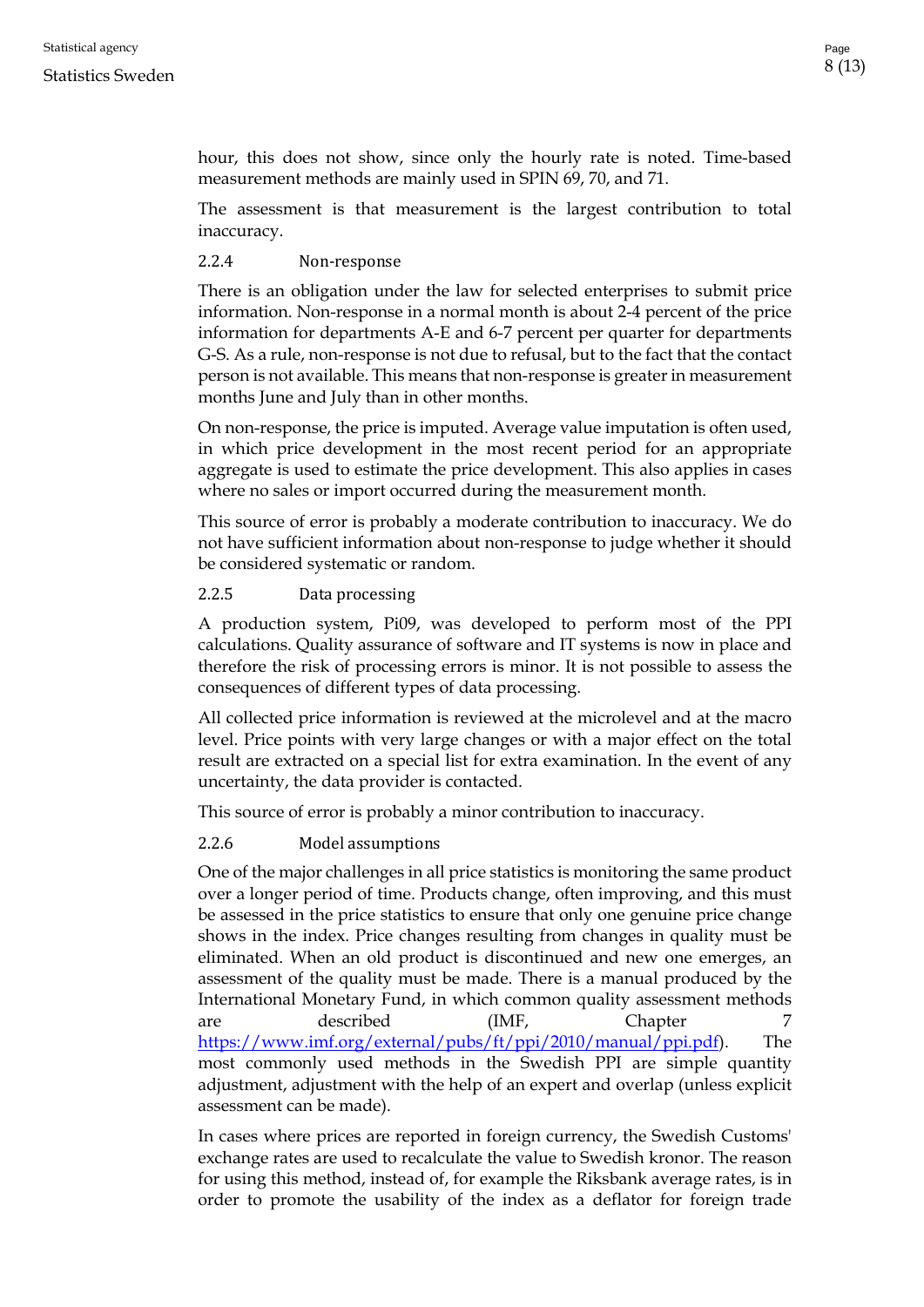estimation of export and import values in current prices. In total, about 50 percent of all export price information and about 60 percent of all import price information is submitted in foreign currency, while other prices are reported in Swedish kronor.

When the data provider recalculates price information from foreign currency to Swedish kronor, hedged or pre-defined rates and similar are used. This can lead to the index not reflecting current values of the Swedish krona.

This source of error is probably a considerable contribution to inaccuracy.

#### <span id="page-8-0"></span>**2.3 Preliminary statistics compared with final statistics** The statistics is final at the time of publication.

#### <span id="page-8-1"></span>**3 Timeliness and punctuality**

#### <span id="page-8-2"></span>**3.1 Production time**

The following study domains are published about 25 days after the end of the measurement period:

- Domestic Market Price Index
- Export Price Index
- Import Price Index
- Producer Price Index
- Price Index for domestic supply

The Producer Price Index for services is published about 45 days after the end of the measurement period.

The same production time applies for yearly publications.

#### <span id="page-8-3"></span>**3.2 Frequency**

The following study domains are collected and published monthly:

- Domestic Market Price Index
- Export Price Index
- Import Price Index
- Producer Price Index
- Price Index for domestic supply

The Producer Price Index for services is collected and published quarterly.

#### <span id="page-8-4"></span>**3.3 Punctuality**

The statistics are published (at 09:30) on the date indicated on the calendar year publishing calendar.

#### <span id="page-8-5"></span>**4 Accessibility and clarity**

#### <span id="page-8-6"></span>**4.1 Access to the statistics**

The statistics are made available via statistical news and via the Statistical Database on Statistics Sweden's website. The statistics are also made available via publications, such as Statistics Sweden indicators and the Construction Index. Some percentage changes (relating to the export, import and producer price indices) are made available electronically in Economic "flash statistics" in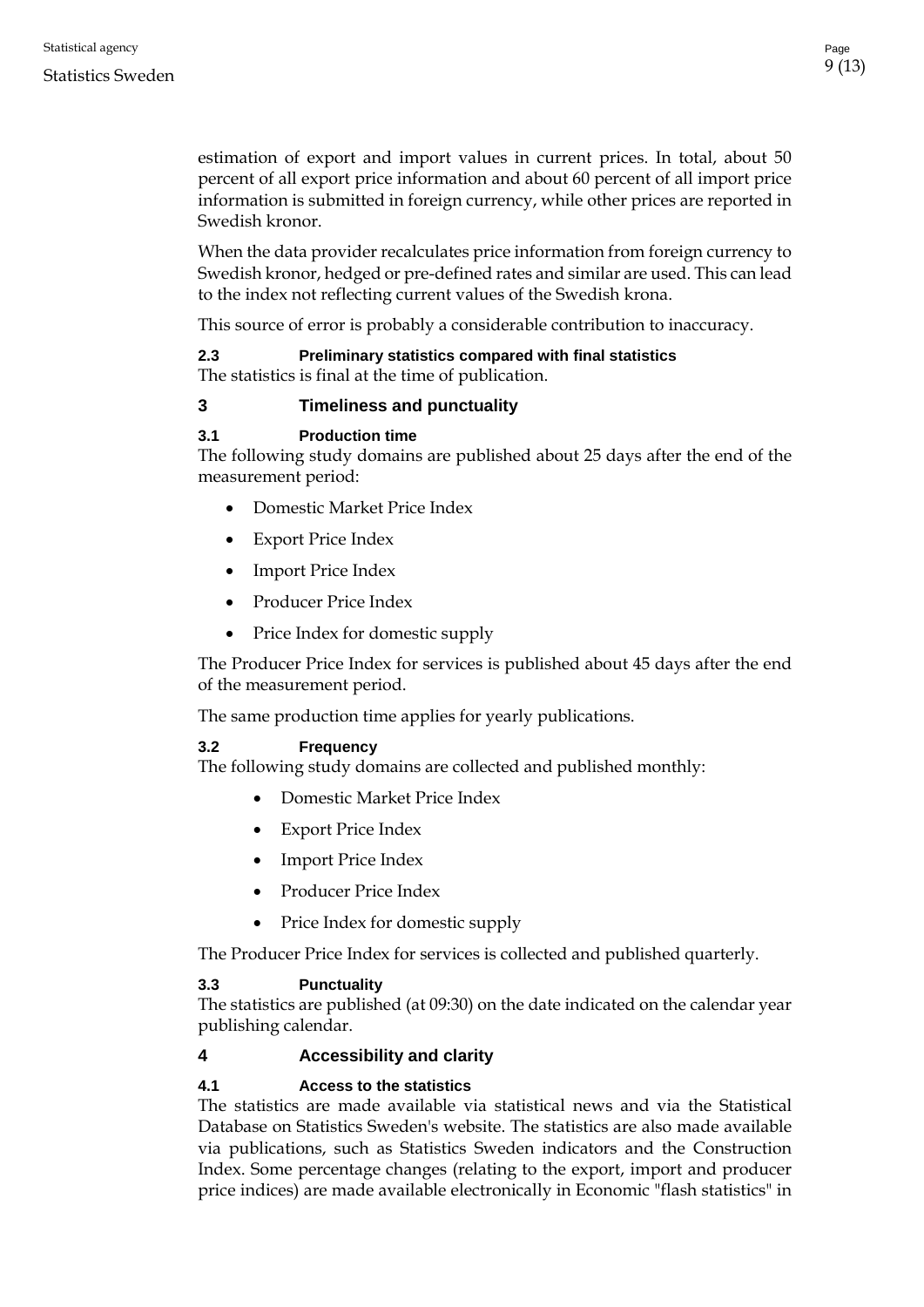connection with publication. The most detailed publication is entered in the Statistical Database, where index series down to SPIN 2007, at the five-digit level are often published. In some commodity groups, more detailed index series can be ordered. Average prices are not normally calculated, although some average prices of coal and petroleum products can be ordered (publication Fuel prices).

#### <span id="page-9-0"></span>**4.2 Possibility of obtaining additional statistics**

Special processing can be carried out on order. See the website for more information: [http://www.scb.se/hitta-statistik/statistik-efter-amne/priser](http://www.scb.se/hitta-statistik/statistik-efter-amne/priser-och-konsumtion/prisindex-i-producent-och-importled/prisindex-i-producent-och-importled-ppi/produktrelaterat/Fordjupad-information/skraddarsydd-statistik)[och-konsumtion/prisindex-i-producent-och-importled/prisindex-i](http://www.scb.se/hitta-statistik/statistik-efter-amne/priser-och-konsumtion/prisindex-i-producent-och-importled/prisindex-i-producent-och-importled-ppi/produktrelaterat/Fordjupad-information/skraddarsydd-statistik)[producent-och-importled-ppi/produktrelaterat/Fordjupad](http://www.scb.se/hitta-statistik/statistik-efter-amne/priser-och-konsumtion/prisindex-i-producent-och-importled/prisindex-i-producent-och-importled-ppi/produktrelaterat/Fordjupad-information/skraddarsydd-statistik)[information/skraddarsydd-statistik](http://www.scb.se/hitta-statistik/statistik-efter-amne/priser-och-konsumtion/prisindex-i-producent-och-importled/prisindex-i-producent-och-importled-ppi/produktrelaterat/Fordjupad-information/skraddarsydd-statistik)

Primary material is available and following special assessment and anonymisation, it can be used for research purposes.

#### <span id="page-9-1"></span>**4.3 Presentation**

Key figures for Sweden (that is, the Producer Price Index, the Import Price Index, the Export Price Index, the Domestic Market Index, the Price Index for domestic supply, and the Service Price Index, presented in Chapter 1.2.4) are presented and explained o[n www.scb.se.](http://www.scb.se/) This also applies to all results in tables and figures.

#### <span id="page-9-2"></span>**4.4 Documentation**

For more documentation, see the tab Documentation on www.scb.se/PR0301.

There is a special documentation of the PPI, which is standardised by the International Monetary Fund. It is available on the IMF website at https://www.imf.org/external/pubs/ft/ppi/2010/manual/ppi.pdf.

- The sample project. An evaluation of PPS sampling for the Producer and Import Price Index. Background facts 2005:3, Statistics Sweden.
- Quality adjustment of ICT products Methods and applications in the Swedish Price Index in the Producer and Import Price Index (2006) Quality adjustment of ICT products (2006) (pdf)
- The process of updating the sample for the Swedish Producer and Import Price Indices (2006)
- Pricing Large Equipment, A study for Producer Price Indices (2006) Pricing Large Equipment (2006) (pdf)
- Industrial services in PPI Methods and applications of Swedish Producer and Import Price Indices – (2008) Industrial services in PPI (2008) (pdf)
- Non-comparable Transactions and Mix-problems Improved Quality for the Swedish Producer and Import Price Index Non-comparable Transactions and Mix-problems (pdf)
- Producer and Import Price Index for electricity power supply (2010) (pdf)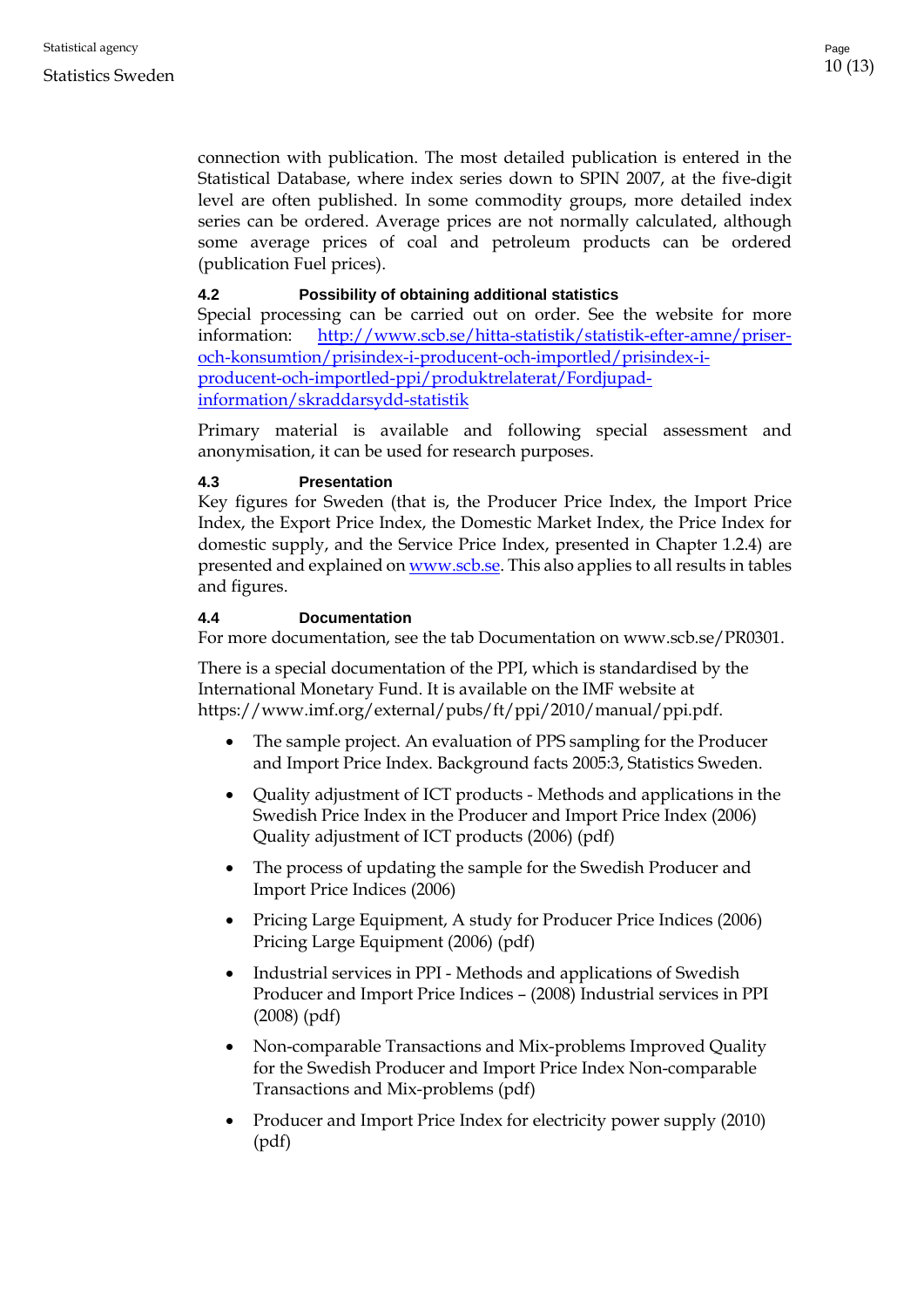#### <span id="page-10-0"></span>**5 Comparability and coherence**

#### <span id="page-10-1"></span>**5.1 Comparability over time**

From the publication of the January index for 2009 (27 February 2009), PPI transitioned to the new product classification SPIN 2007. In this context, the total index figure, that is, the total aggregate for the Producer Price Index, the Domestic Market Price Index, the Export Price Index, the Import Price Index and the Price Index for domestic supply has been redefined. Defined earlier as products under A-D according to SPIN 2002, they now reflect the price development for products in departments B-E according to SPIN 2007.

Roughly, this means that products from agriculture, forestry and fishing are no longer included in the total aggregate, but they are available in the Statistical Database. Instead, electricity, heating, gas, water, waste management and remediation activities are included. This change is in line with EU recommendations and helps increase comparability between countries.

There are many differences among how product groups are defined according to the separate classifications, even at the more detailed levels. Index figures under the previous definition were calculated in parallel until December 2009, and are available in the Statistical Database. Index figures according to SPIN 2002 with base year 1990 are available in the Statistical Database up until 2009. Index figures according to Prod-SNI 97 are backcasted for the period 1990-1994, based on weighting figures that reflect the composition of production and foreign trade in 1993. For earlier indices, up to December 1994, sampling allocation, weight calculations, and reporting were based on a production classification according to an older industry classification, SNI 69. This series was reported with the reference year 1968=100. The differences between this and Prod-SNI 97 are significant. The recommendation is, if possible, to use the old series for the time before 1995. For linking, the recommendation is that linking be used at December 1994.

Change of commodity classification was done in part for the measurement year 1988, from CCCN to HS classification, in part for the measurement year 1998 from HS to KN classification. These changes have not affected the published classification, but they have rendered weight calculation more difficult.

Indices up to 1979 were calculated as a quick base index, which means that a yearly update of weights was not made.

#### <span id="page-10-2"></span>**5.2 Comparability between domains**

The PPI calculates the average price development using the same index formula for all subgroups included in the survey. It is therefore completely possible to compare the price development between product groups.

#### <span id="page-10-3"></span>**5.3 Other coherence**

The SPIN 2007 classification that is used is comparable with the European Classification of Products by Activity (CPA 2008). This enables comparison of the price development both for product groups and for the total PPI between European countries.

An important use of PPI is the recalculation of amounts in current prices to a value in fixed prices, in the national accounts system, foreign trade statistics and other economic statistics. The delimitations and standards that are used agree reasonably well. On the other hand, the short period economic statistics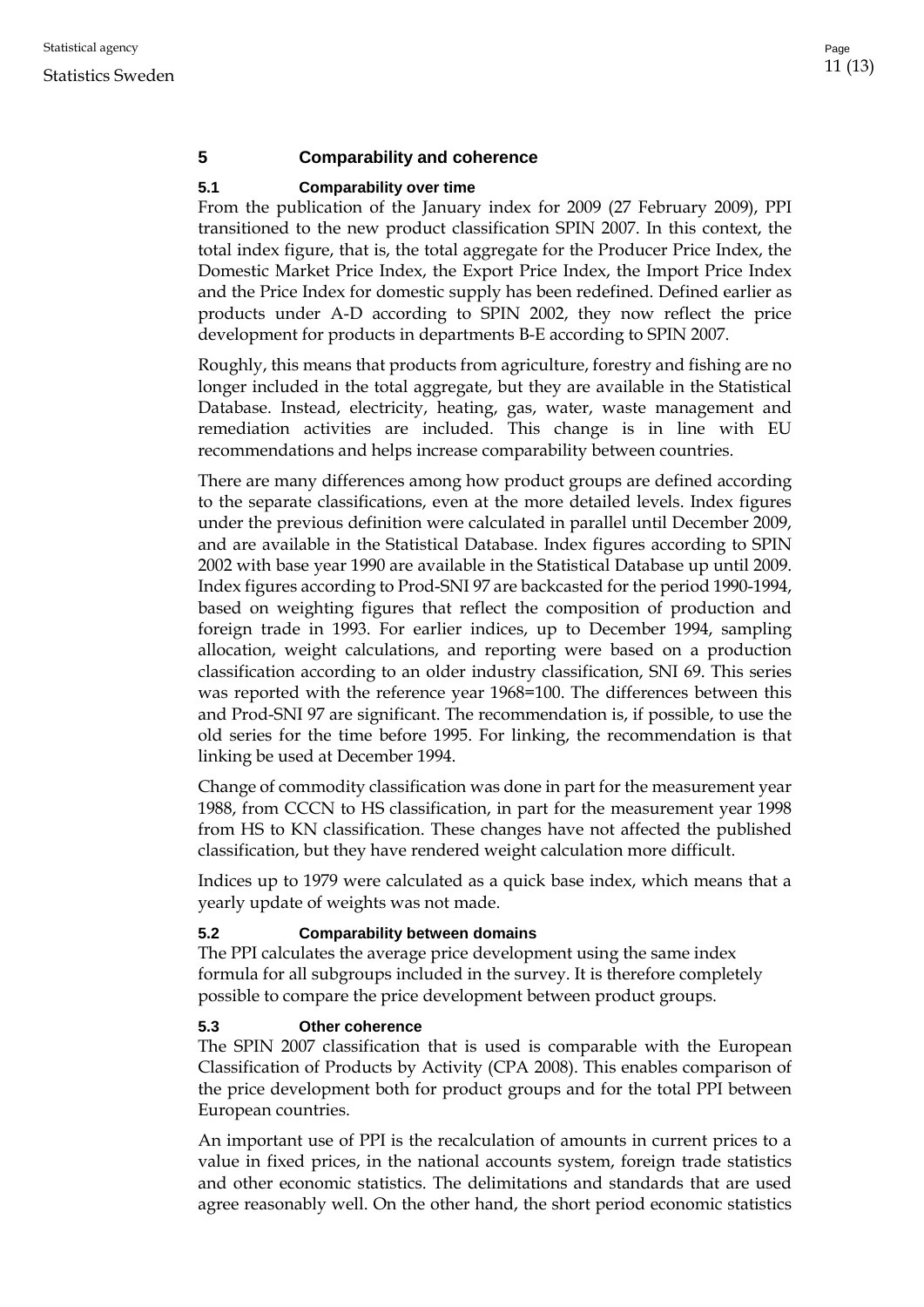are not distributed by product groups, which is why fixed price calculation is somewhat more schematic there.

Comparisons with the price development for consumer prices (Consumer Price Index (CPI)) are difficult for several reasons, for example because taxes are handled differently, and because weighting figures differ. In addition, there are methodological differences between the two statistics products, for example quality valuation is carried out using different methods.

#### <span id="page-11-0"></span>**5.4 Numerical consistency**

Published values include all index figures and combined aggregate values of these. There are no shortcomings in the numerical consistency between these statistical values.

## <span id="page-11-1"></span>**General information**

### <span id="page-11-2"></span>**A SOS classification**

With regard to statistics included in Official Statistics of Sweden (SOS), special rules apply for quality and accessibility, see the Official Statistics Act [\(2001:99\)](http://www.riksdagen.se/sv/Dokument-Lagar/Lagar/Svenskforfattningssamling/Lag-200199-om-den-officiell_sfs-2001-99/) and the Official Statistics Ordinance [\(2001:100\)](http://www.riksdagen.se/sv/dokument-lagar/dokument/svensk-forfattningssamling/forordning-2001100-om-den-officiella_sfs-2001-100), and the Statistics Sweden Regulations on the Quality of the Official Statistics (SCB-FS 2016:17).

The statistics are official up to and including the four-digit level according to SPIN 2007.

#### <span id="page-11-3"></span>**B Confidentiality and handling of personal data**

For confidentiality regarding the authority's specific task for the production of statistics, Chapter 24, Section 8 of the [Public Access to Information and Secrecy](http://www.riksdagen.se/sv/Dokument-Lagar/Lagar/Svenskforfattningssamling/Offentlighets--och-sekretessla_sfs-2009-400/)  Act [\(2009:400\)](http://www.riksdagen.se/sv/Dokument-Lagar/Lagar/Svenskforfattningssamling/Offentlighets--och-sekretessla_sfs-2009-400/) applies.

To safeguard that information subject to confidentiality belong to natural persons or enterprises, it is ensured that the information cannot be disclosed directly or indirectly in the statistics that is published.

Rules for handling personal data are contained in the Personal Data Act (1998:204), the Official Statistics Act (2001:99) and the Official Statistics Ordinance (2001:100). Everyone has the right to receive information free of charge once per calendar year about his/her own personal data that is handled by Statistics Sweden. If the personal information is handled in conflict with the Personal Data Act, the individual has the right to request that the personal data is corrected, blocked or erased.

Information about the contact person for the survey is saved to facilitate any future contacts.

#### <span id="page-11-4"></span>**C Archiving and discarding material**

There is a culling decision, under National Archives culling decision RA-MS 1998:7 (with changes including 2006:57), that states that forms may be discarded after two years.

Submitted information is subject to the provisions of Chapter 24, Section 8 of the Public Access to Information and Secrecy Act (2009:400). On publication, no single data provider or their information will be identifiable.

The final observation register is saved in Statistics Sweden's internal databases.